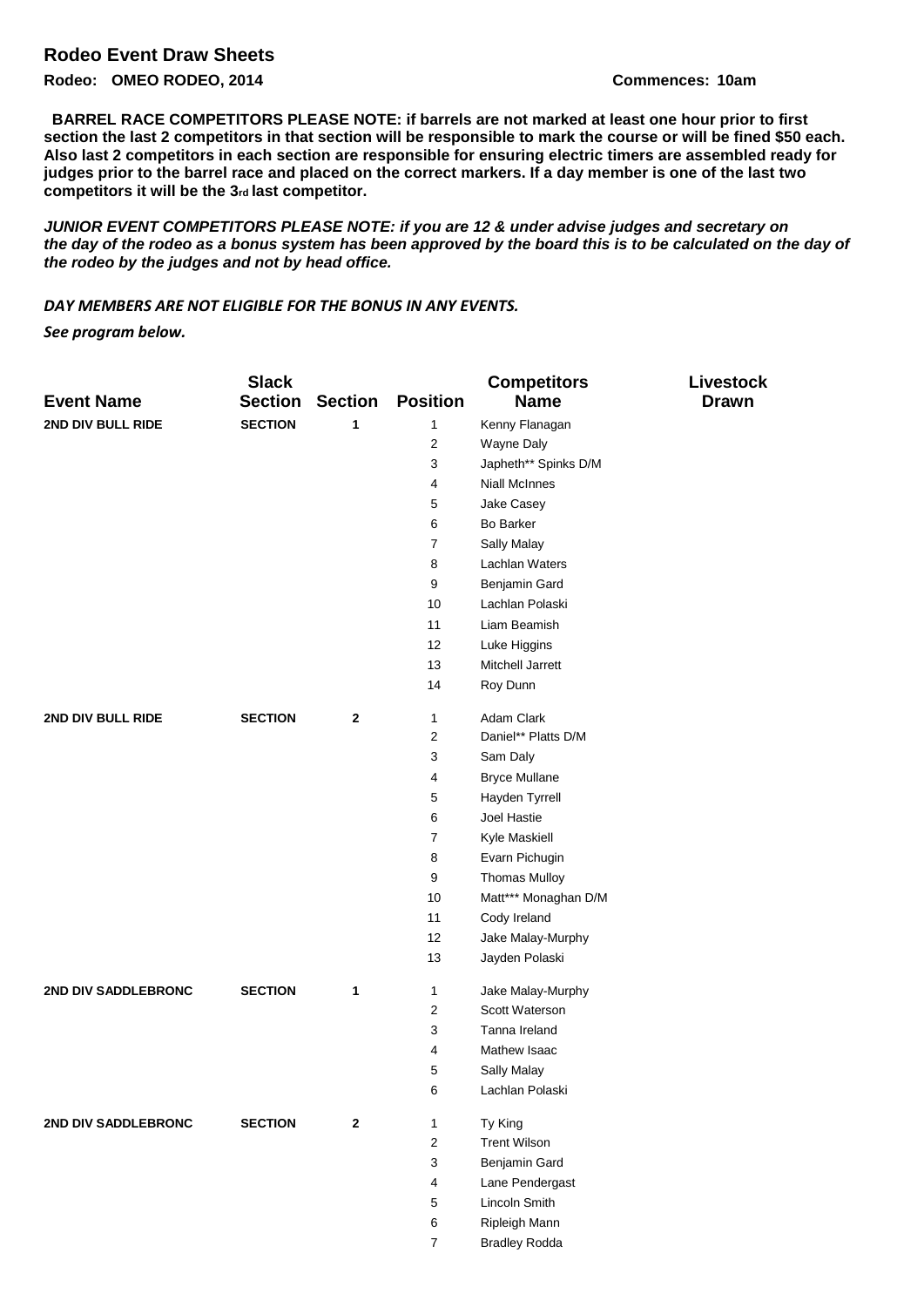| <b>BAREBACK</b>         | <b>SECTION</b> | 1       | $\mathbf{1}$   | Lachlan Marshall        | 07RW  | <b>HANK</b>        |
|-------------------------|----------------|---------|----------------|-------------------------|-------|--------------------|
|                         |                |         | 2              | Ben (NSW) Hall          | 034RW | <b>Big Rig</b>     |
|                         |                |         | 3              | Jayson Gorsuch          | 08RW  | <b>TANG VALLEY</b> |
|                         |                |         | 4              | <b>Toby Collins</b>     | 002RW | <b>HIT MAN</b>     |
|                         |                |         | 5              | Cody Tyrrell            | 01RW  | SHANE WAY          |
|                         |                |         | 6              | Owen Lee                | 004RW | OUTLAW             |
|                         |                |         | $\overline{7}$ | Luke Metcalf            | 010RW | <b>SLATTER</b>     |
|                         |                |         |                |                         |       |                    |
| <b>BARREL RACE</b>      | <b>SECTION</b> | 1       | $\mathbf{1}$   | Michelle Peters         |       |                    |
|                         |                |         | $\overline{c}$ | Tammy Woodall           |       |                    |
|                         |                |         | 3              | <b>Arialle Bowtell</b>  |       |                    |
|                         |                |         | 4              | <b>Candice Douglass</b> |       |                    |
|                         |                |         | 5              | <b>Elley Hulls</b>      |       |                    |
|                         |                |         | 6              | Mallory Doyle           |       |                    |
|                         |                |         | $\overline{7}$ | Shianne O'Donoghue-Kent |       |                    |
|                         |                |         | 8              | Casey-Lee Collins       |       |                    |
|                         |                |         | 9              | Wendy Howes             |       |                    |
|                         |                |         | 10             | Mandy Trollope          |       |                    |
|                         |                |         | 11             | Debbie Kenny            |       |                    |
|                         |                |         | 12             | Tamara Harper           |       |                    |
|                         |                |         | 13             | Ruth O'Donoghue         |       |                    |
|                         |                |         | 14             | Leslie Moore            |       |                    |
|                         |                |         | 15             | Jane O'Dell             |       |                    |
|                         |                |         | 16             | Kellie Heyne            |       |                    |
|                         |                |         | 17             | Sam Pratt               |       |                    |
|                         |                |         |                |                         |       |                    |
|                         |                |         | 18             | Deanne O'Donoghue       |       |                    |
|                         |                |         | 19             | Chantelle McGennisken   |       |                    |
|                         |                |         | 20             | Montana O'Donoghue-Kent |       |                    |
|                         |                |         | 21             | Rebecca Heggaton        |       |                    |
|                         |                |         | 22             | Julie Breed             |       |                    |
|                         |                |         | 23             | <b>Maddison Bongart</b> |       |                    |
|                         |                |         | 24             | Jessica Layton          |       |                    |
|                         |                |         | 25             | Tayla-Maree Pierce      |       |                    |
|                         |                |         | 26             | Trish Johnston          |       |                    |
|                         |                |         | 27             | Nichole Fitzpatrick     |       |                    |
|                         |                |         | 28             | Sarah Mclean            |       |                    |
|                         |                |         | 29             | Stephanie Gard          |       |                    |
|                         |                |         | 30             | Kylie Kemp              |       |                    |
|                         |                |         | 31             | Michelle Harvey         |       |                    |
|                         |                |         |                |                         |       |                    |
| <b>BREAKAWAY ROPING</b> | <b>SECTION</b> | 1       | $\mathbf{1}$   | Debbie Kenny            |       |                    |
|                         |                |         | $\overline{c}$ | Stephanie Gard          |       |                    |
|                         |                |         | 3              | <b>Elley Hulls</b>      |       |                    |
|                         |                |         | 4              | Nichole Fitzpatrick     |       |                    |
|                         |                |         | 5              | Julie Breed             |       |                    |
|                         |                |         | 6              | Danielle Marshall       |       |                    |
|                         |                |         | $\overline{7}$ | <b>Belinda Whitford</b> |       |                    |
|                         |                |         | 8              | Tamara Gorsuch          |       |                    |
|                         |                |         | 9              | Deanne O'Donoghue       |       |                    |
|                         |                |         |                |                         |       |                    |
| <b>BREAKAWAY ROPING</b> | <b>SECTION</b> | $\bf 2$ | $\mathbf{1}$   | Raquel Clark            |       |                    |
|                         |                |         | $\overline{c}$ | <b>Candice Douglass</b> |       |                    |
|                         |                |         | 3              | Shianne O'Donoghue-Kent |       |                    |
|                         |                |         | 4              | Rebecca Heggaton        |       |                    |
|                         |                |         | 5              | Casey-Lee Collins       |       |                    |
|                         |                |         | 6              | Jessica Layton          |       |                    |
|                         |                |         | $\overline{7}$ | Karen Kapeller          |       |                    |
|                         |                |         | 8              | Karen Fish Jnr          |       |                    |
|                         |                |         | 9              | Amanda Watson           |       |                    |
|                         |                |         | 10             | Leslie Moore            |       |                    |
|                         |                |         |                |                         |       |                    |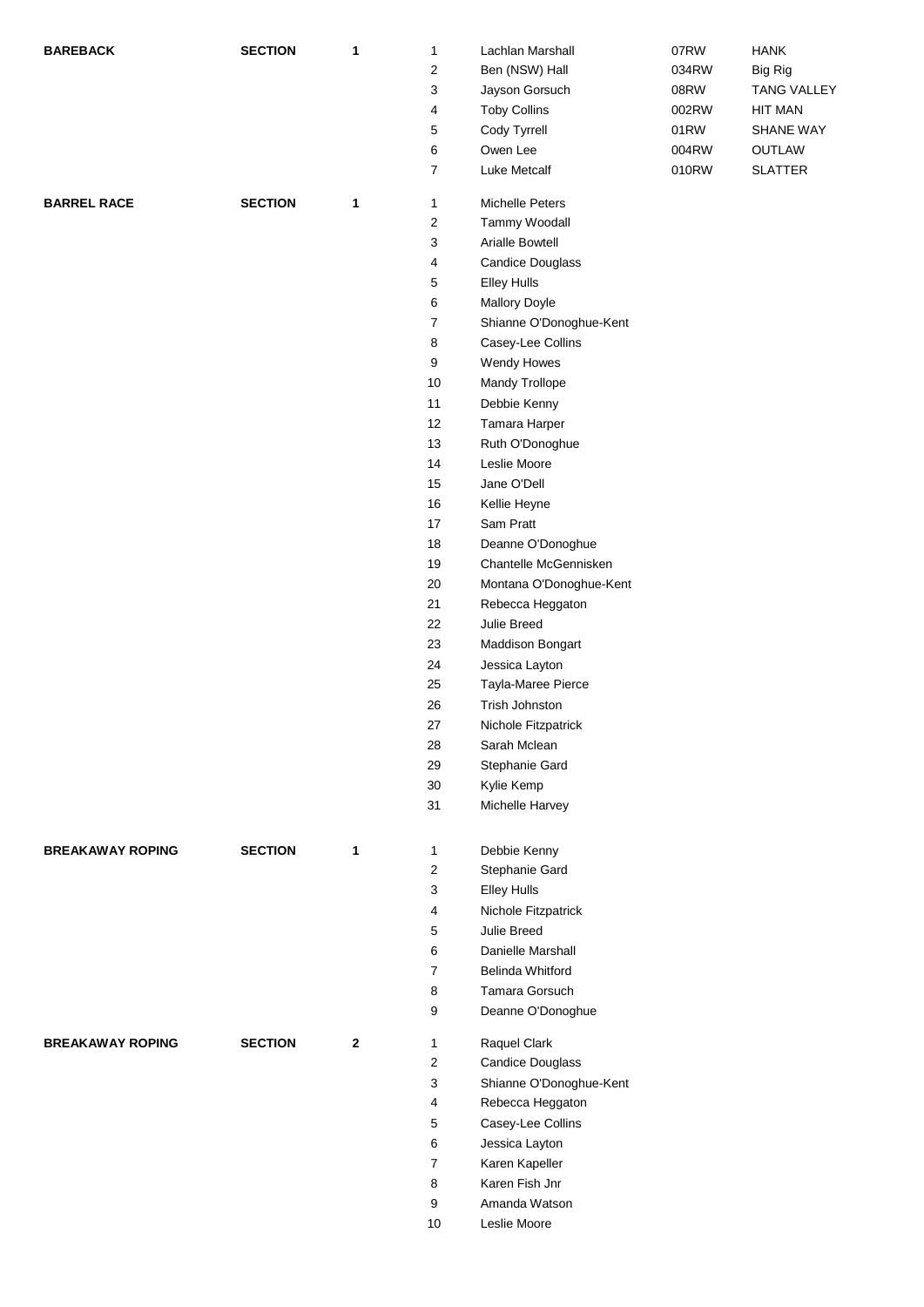| <b>BULL RIDE</b>          | <b>SECTION</b> | $\mathbf{1}$ | $\mathbf{1}$      | Roy Dunn                              | 169 RW       | HOT STONE          |
|---------------------------|----------------|--------------|-------------------|---------------------------------------|--------------|--------------------|
|                           |                |              | $\overline{2}$    | Luke Davidson                         | 120 RW       | COLD STONE         |
|                           |                |              | 3                 | Hayden Tyrrell                        | 01 RW        | <b>WAR TIME</b>    |
|                           |                |              | 4                 | Joshua Clark                          | 165 RW       | <b>RED BACK</b>    |
|                           |                |              | 5                 | Hayden Daly                           | <b>56 RW</b> | ARIAT PURE EVIL    |
|                           |                |              | 6                 | <b>Toby Collins</b>                   | 160 RW       | LITTLE BIT SPECIAL |
|                           |                |              | $\overline{7}$    | Bo Barker                             | 157 RW       | <b>MAGIC</b>       |
|                           |                |              | 8                 | Japheth** Spinks D/M                  | 138 RW       | <b>AU REVIOR</b>   |
| <b>BULL RIDE</b>          | <b>SECTION</b> | $\mathbf{2}$ | $\mathbf{1}$      | Kaide Goss                            | 120 RW       | COLD STONE         |
|                           |                |              | 2                 | Cody Tyrrell                          | 56 RW        | ARIAT PURE EVIL    |
|                           |                |              | 3                 | Damien Felmingham                     | 169 RW       | HOT STONE          |
|                           |                |              | 4                 | <b>Matthew Sheather</b>               | 160 RW       | LITTLE BIT SPECIAL |
|                           |                |              | 5                 | Luke Metcalf                          | 138 RW       | AU REVIOR          |
|                           |                |              | 6                 | Ben (NSW) Hall                        | 300 RW       | SNOOPIE            |
|                           |                |              | $\overline{7}$    | <b>Guy Goss</b>                       | 157 RW       | <b>MAGIC</b>       |
|                           |                |              | 8                 | <b>Niall McInnes</b>                  | 01 RW        | WAR TIME           |
|                           |                |              | 9                 | <b>Brad Pierce</b>                    | 165 RW       | RED BACK           |
| <b>JUNIOR BARREL RACE</b> | <b>SECTION</b> | 1            | $\mathbf{1}$      | <b>Bailee Pavlou</b>                  |              |                    |
|                           |                |              | $\overline{c}$    | Memphis Marsh                         |              |                    |
|                           |                |              | 3                 | Montana O'Donoghue-Kent               |              |                    |
|                           |                |              | 4                 | Sara Hales                            |              |                    |
|                           |                |              | 5                 | Molly Harper                          |              |                    |
|                           |                |              | 6                 | Nhyah Berrington Howes                |              |                    |
|                           |                |              | $\overline{7}$    | Shania Willemson                      |              |                    |
|                           |                |              |                   |                                       |              |                    |
|                           |                |              | 8                 | Casey McEwan D/M<br><b>Ellie Gard</b> |              |                    |
|                           |                |              | 9                 |                                       |              |                    |
|                           |                |              | 10                | Dusty McPhee                          |              |                    |
|                           |                |              | 11                | Chelsea Royer                         |              |                    |
|                           |                |              | 12                | Dana Johnson                          |              |                    |
|                           |                |              | 13                | Jazmyn* Roof D/M                      |              |                    |
|                           |                |              | 14                | Abbey-May Shegog                      |              |                    |
|                           |                |              | 15                | <b>Bailey O'Dell</b>                  |              |                    |
|                           |                |              | 16                | Rachel* Ingle D/M                     |              |                    |
|                           |                |              | 17                | <b>Gracie Tyrrell</b>                 |              |                    |
|                           |                |              | 18                | <b>Maddison Bongart</b>               |              |                    |
|                           |                |              | 19                | <b>Brooke Simpkin</b>                 |              |                    |
|                           |                |              | 20                | Laura Hanley                          |              |                    |
|                           |                |              | 21                | Georgie Kapeller                      |              |                    |
|                           |                |              | 22                | <b>Brittany Adams</b>                 |              |                    |
|                           |                |              | 23                | Benjamin Gard                         |              |                    |
|                           |                |              | 24                | Hardy Kenny                           |              |                    |
|                           |                |              | 25                | Sunni Kenny                           |              |                    |
|                           |                |              | 26                | Jordana Hutchinson                    |              |                    |
| <b>ROPE AND TIE</b>       | <b>SECTION</b> | 1            | $\mathbf{1}$<br>2 | Gary King<br>Paul Lawlor              |              |                    |
|                           |                |              |                   |                                       |              |                    |
|                           |                |              | 3                 | Kenny Flanagan                        |              |                    |
|                           |                |              | 4                 | <b>Stuart McGuire-Spalding</b>        |              |                    |
|                           |                |              | 5<br>6            | <b>Clint Purse</b><br>Jay R Marsh     |              |                    |
| <b>ROPE AND TIE</b>       | <b>SECTION</b> | $\mathbf{2}$ | $\mathbf{1}$      | Gavin Walker                          |              |                    |
|                           |                |              | $\overline{c}$    | Sally Malay                           |              |                    |
|                           |                |              | 3                 | Nicholas Newman                       |              |                    |
|                           |                |              | 4                 | Lee Kimber                            |              |                    |
|                           |                |              | 5                 | <b>Terry Evison</b>                   |              |                    |
|                           |                |              | 6                 | Glen W Perkins                        |              |                    |
|                           |                |              |                   |                                       |              |                    |
| <b>SADDLE BRONC</b>       | <b>SECTION</b> | $\mathbf{1}$ | $\mathbf{1}$      | <b>Brendon Kennedy</b>                | 011RW        | <b>BLUE JEANS</b>  |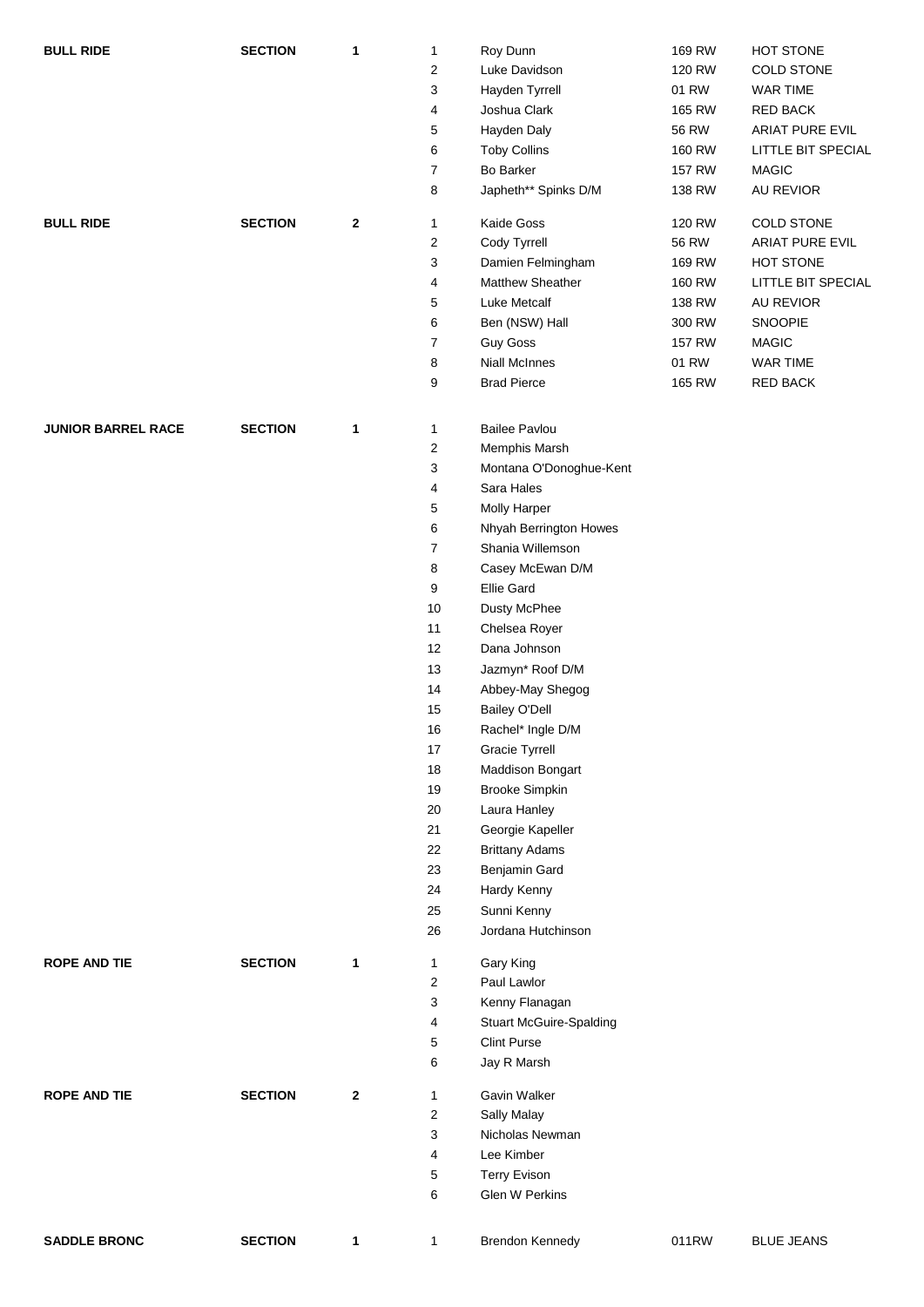|                        |                |              | $\overline{2}$                 | Scott Waterson                 |
|------------------------|----------------|--------------|--------------------------------|--------------------------------|
|                        |                |              | 3                              | Lee Bowker                     |
|                        |                |              | 4                              | Leslie Stacey                  |
|                        |                |              | 5                              | <b>Brad Pierce</b>             |
|                        |                |              | 6                              | <b>Toby Collins</b>            |
|                        |                |              | $\overline{7}$                 | James Maloney                  |
|                        |                |              | 8                              | Dean Oliver                    |
|                        |                |              | 9                              | Glen Kent                      |
|                        |                |              |                                |                                |
| <b>STEER WRESTLING</b> | <b>SECTION</b> | $\mathbf{1}$ | 1                              | Paul Kenny                     |
|                        |                |              | $\overline{2}$                 | Tony Azzopardi                 |
|                        |                |              | 3                              | <b>Terry Evison</b>            |
|                        |                |              | $\overline{4}$                 | <b>Toby Collins</b>            |
|                        |                |              | 5                              | Joel Lillyman                  |
|                        |                |              | 6                              | Scott Fitzpatrick              |
| <b>STEER WRESTLING</b> | <b>SECTION</b> | $\mathbf{2}$ | $\mathbf{1}$                   | Lee Kimber                     |
|                        |                |              | $\overline{2}$                 | <b>Nick Painter</b>            |
|                        |                |              | 3                              | Aaron Bookluck                 |
|                        |                |              | 4                              | Kenny Flanagan                 |
|                        |                |              |                                |                                |
|                        |                |              | 5<br>6                         | Casey Lillyman<br>Gavin Walker |
|                        |                |              |                                |                                |
|                        |                |              | $\overline{7}$                 | Luke Hamilton                  |
| <b>TEAM ROPING</b>     | <b>SECTION</b> | 1            | $\mathbf{1}$                   | <b>Shane Mirams</b>            |
|                        |                |              | $\overline{2}$                 | Benjamin Gard                  |
|                        |                |              | 3                              | Gavin Walker                   |
|                        |                |              | 4                              | George Fruin                   |
|                        |                |              | 5                              | Luke Flanagan                  |
|                        |                |              | 6                              | Peter Kenny                    |
|                        |                |              | $\overline{7}$                 | Casey Lillyman                 |
|                        |                |              | 8                              | <b>Clint Purse</b>             |
|                        |                |              | 9                              | Luke Hamilton                  |
|                        |                |              |                                |                                |
| <b>TEAM ROPING</b>     | <b>SECTION</b> | $\mathbf{2}$ | $\mathbf{1}$<br>$\overline{2}$ | Sally Malay                    |
|                        |                |              |                                | Corey Heath                    |
|                        |                |              | 3                              | Lee Kimber                     |
|                        |                |              | 4                              | Tony Woodall                   |
|                        |                |              | 5                              | Ty King                        |
|                        |                |              | 6                              | Paul Kenny                     |
|                        |                |              | $\overline{7}$                 | Daniel Kapeller                |
|                        |                |              | 8                              | Glen W Perkins                 |
|                        |                |              | 9                              | Aaron Bookluck                 |
| <b>TEAM ROPING</b>     | <b>SECTION</b> | 3            | 1                              | Jay R Marsh                    |
|                        |                |              | $\mathbf{2}$                   | Kenny Flanagan                 |
|                        |                |              | 3                              | Joel Lillyman                  |
|                        |                |              | $\overline{4}$                 | Franky Fitzpatrick             |
|                        |                |              | 5                              | <b>Bradley Shaw</b>            |
|                        |                |              | 6                              | <b>Elley Hulls</b>             |
|                        |                |              | 7                              | Gary King                      |
|                        |                |              | 8                              | <b>Bruce Marsh</b>             |
|                        |                |              | 9                              | Terry Evison                   |
|                        |                |              | 10                             | Luke Higgins                   |
|                        |                |              |                                |                                |

04RW CLEMANT 026RW Fire Water 001RW How's That 005RW Woody 42RW ON-N-OFF 06RW ROBYN 105RW OVERLANDER 05RW COLOURS

Omeo Rodeo Program

Team Roping Rope and Tie Breakaway Roping Team Roping 2<sup>nd</sup> Div Saddle Bronc